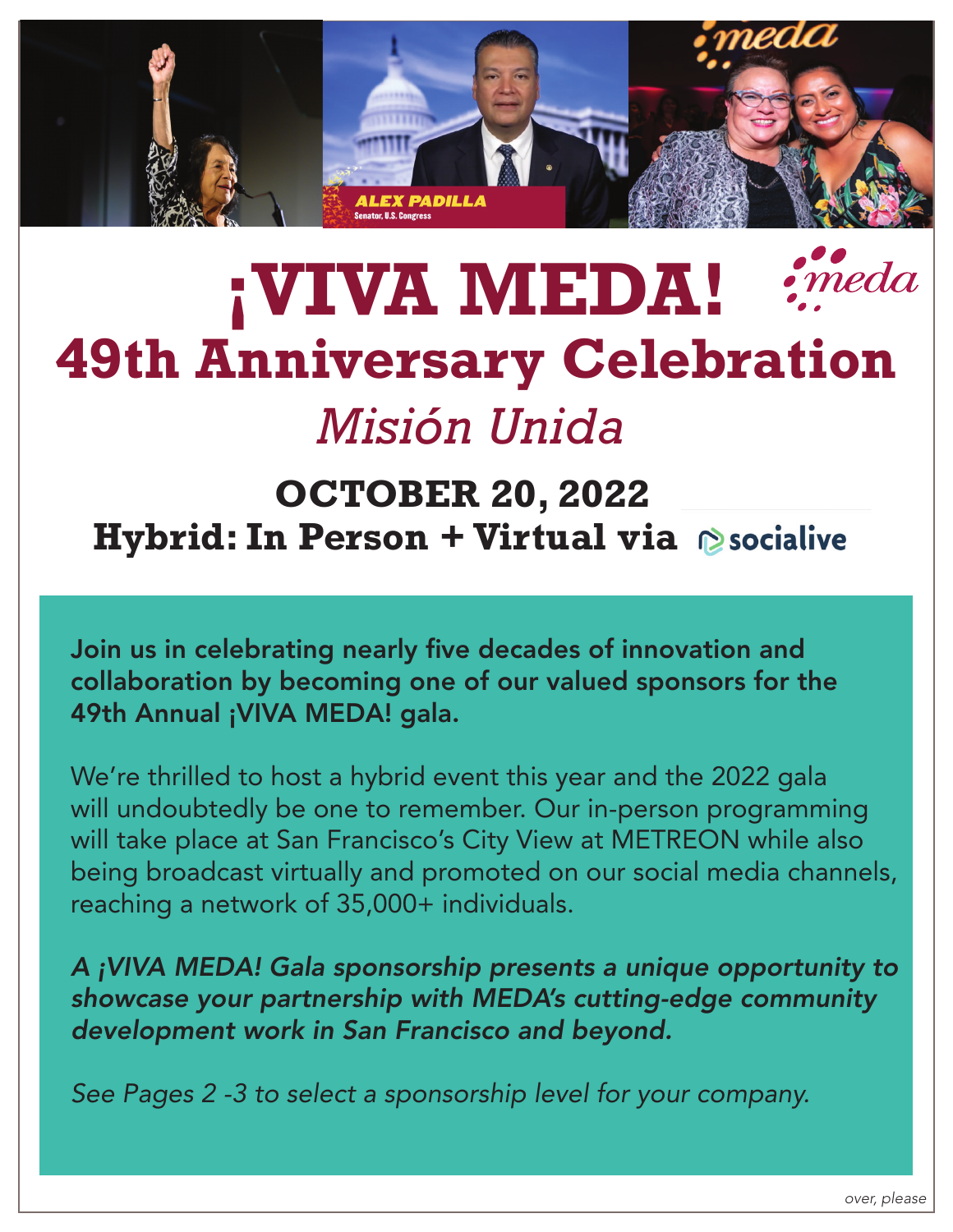| <b>BENEFIT</b>                                                                                                                                                                                                     | \$49,000<br><b>EQUITY</b><br><b>SPONSOR</b> | \$25,000<br><b>PROMISE</b><br><b>SPONSOR</b> | \$10,000<br><b>UNITY</b><br><b>SPONSOR</b> | \$5,000<br><b>PATHWAY</b><br><b>SPONSOR</b> | \$2,500<br><b>OPPORTUNITY</b><br><b>SPONSOR</b> | \$1,000<br><b>COMMUNITY</b><br><b>SPONSOR</b> |
|--------------------------------------------------------------------------------------------------------------------------------------------------------------------------------------------------------------------|---------------------------------------------|----------------------------------------------|--------------------------------------------|---------------------------------------------|-------------------------------------------------|-----------------------------------------------|
| <b>Gala Tickets</b><br>Reserved tickets to attend the 49th<br>Annual VIVA MEDA Gala                                                                                                                                | 20 Tickets<br>(2 tables)                    | 10 Tickets<br>$(1$ table)                    | 5 Tickets                                  | 3 Tickets                                   | 2 Tickets                                       | 1 Ticket                                      |
| <b>Visual Partnership Exhibit</b><br>Exhibit showcasing the timeline of<br>your partnership with MEDA                                                                                                              |                                             |                                              |                                            |                                             |                                                 |                                               |
| Special Partnership Speech<br>Opportunity to give a five-minute<br>speech at the gala highlighting<br>partnership and community<br>development work                                                                |                                             |                                              |                                            |                                             |                                                 |                                               |
| Thought Leadership Promotion<br>MEDA Communications team to work<br>with your Communications team                                                                                                                  |                                             |                                              |                                            |                                             |                                                 |                                               |
| <b>Gala Award Presentation</b><br>Present an award to a client or small<br>business honoree of the year                                                                                                            |                                             |                                              |                                            |                                             |                                                 |                                               |
| <b>Branded Photo Step &amp; Repeat</b><br>Your company's logo featured on the<br>photo step-and-repeat backdrop                                                                                                    |                                             |                                              |                                            |                                             |                                                 |                                               |
| <b>Sponsored Swag Bags</b><br>Your logo on swag bags given to<br>gala attendees                                                                                                                                    |                                             |                                              |                                            |                                             |                                                 |                                               |
| Signature Event Cocktail + Mocktail<br>Opportunity to name the signature<br>drinks for the event                                                                                                                   |                                             |                                              |                                            |                                             |                                                 |                                               |
| <b>VIP Reception!</b><br>Tickets to meet and greet with special<br>musical guests and keynote before<br>the gala. VIP guests will receive a<br>curated box from MEDA's Mission<br>District small business clients. | 10 Tickets                                  | <b>6</b> Tickets                             | 5 Tickets                                  | 3 Tickets                                   | 1 Ticket                                        |                                               |
| Program Ad<br>Printed ad in event program                                                                                                                                                                          | <b>Full</b> page<br>(inside cover)          | 1/2 page                                     | 1/4 page                                   | 1/4 page                                    | $1/8$ page                                      | <b>1/16</b> page                              |
| Social Media Video<br>Pre-event 30-second promotional<br>video shared on MEDA's social media<br>channels (40K followers)                                                                                           |                                             |                                              |                                            |                                             |                                                 |                                               |
| <b>Additional Recognition</b><br>Marketing inclusion on MEDA<br>website, Eventbrite page, social<br>channels and newsletters                                                                                       |                                             |                                              |                                            |                                             |                                                 |                                               |

*benefits list continued on next page*